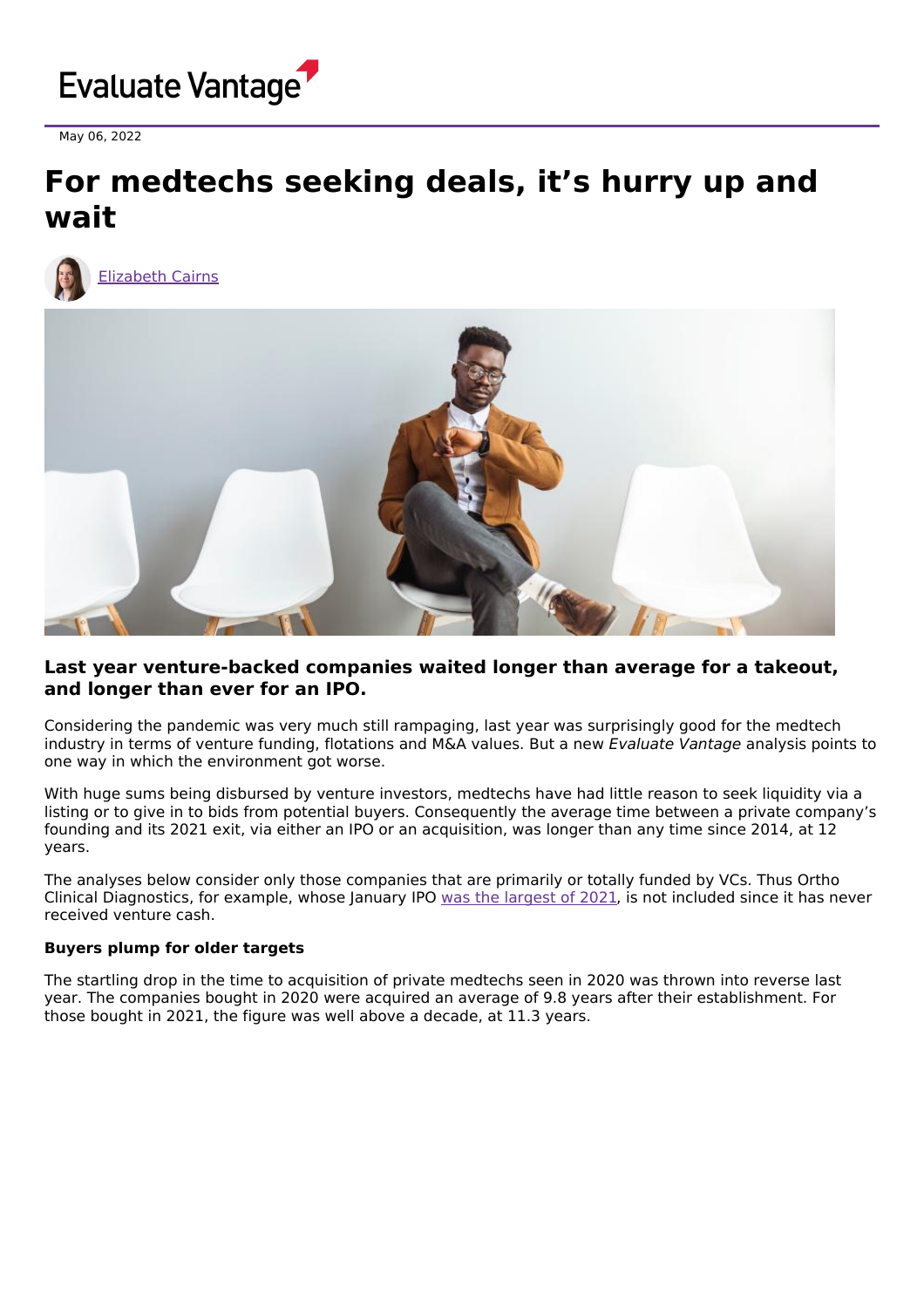# **Medtechs' time to exit via M&A**

VC-backed companies



The lengthening time for venture-backed companies to be acquired is a clear consequence of VCs' own preference for investing in older groups whose devices are approved and even reimbursed, since they make for safer bets than clinical-stage start-ups. As Vantage's [analysis](https://www.evaluate.com/vantage/articles/insights/venture-financing/medtech-scores-its-biggest-ever-venture-haul) of VC trends over the past decade has shown, the number of investments has fallen steadily as the cash is concentrated in larger rounds for later-stage companies.

Defying this trend was Thrive Earlier Detection, the liquid biopsy developer snapped up by Exact Sciences just over a year after coming out of stealth mode. Evidently a presence in a hot area is a major attraction.

#### **Carpe diem**

And if the wait for an acquisition lengthened in 2021, the interval between founding and IPO widened still further. The VC-funded groups that went public in 2021 did so in an average of 12.8 years – hanging on nearly two years longer than those that listed in 2020.